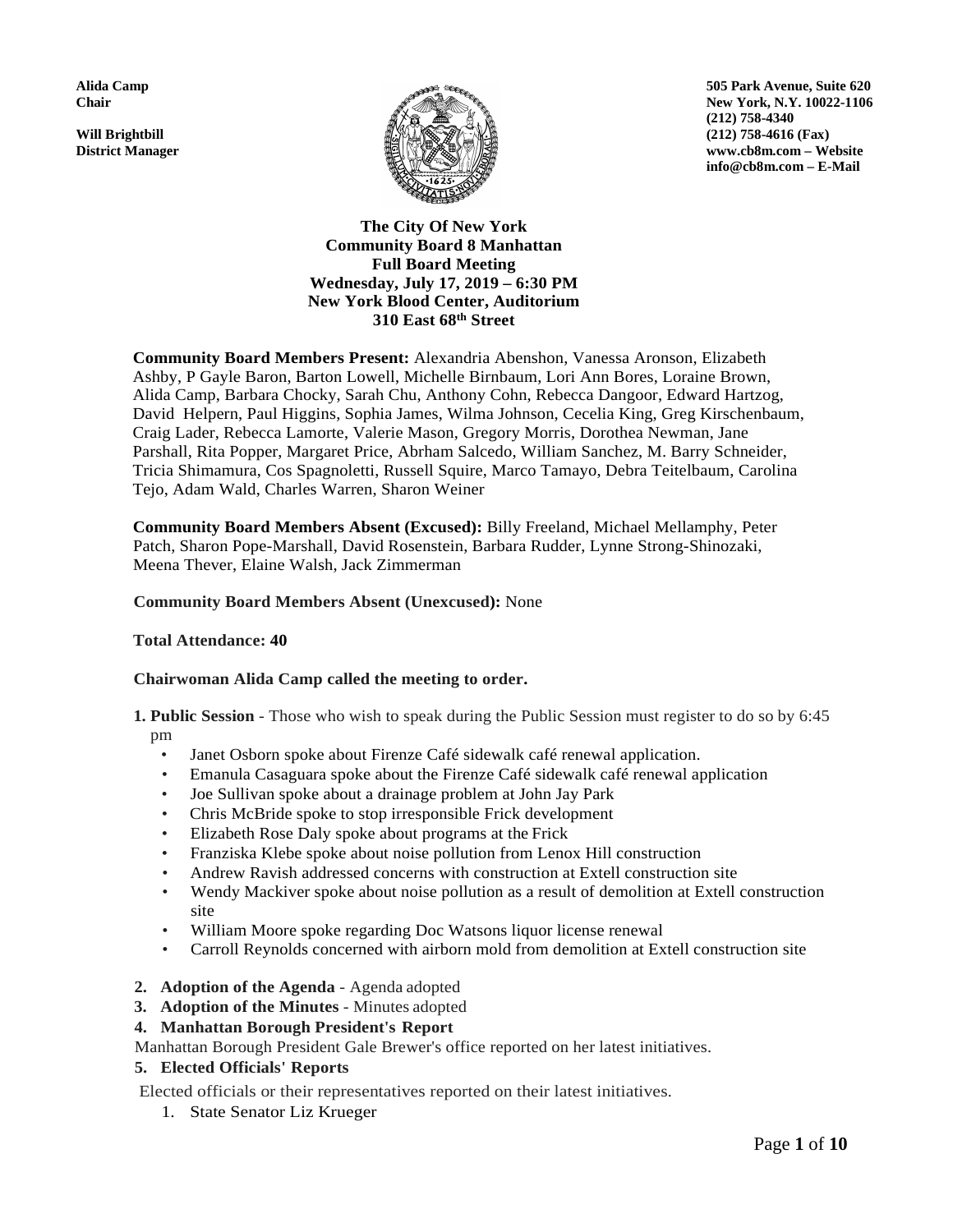- 2. Council Member Ben Kallos
- 3. Manhattan Borough President Gale Brewer
- 4. Council Member Keith Powers
- 5. Assembly Member Rebecca Seawright
- **6. Chair's Report Alida Camp**

Chair Camp gave her report.

- **7. District Manager's Report Will Brightbill** Assistant District Manager Matt Orama gave a report
- **8. Committee Reports and Action Items:**

# **A. Landmarks Committee - David Helpern and Jane Parshall, Co-Chairs**

**LM-1 Unanimous Disapprovals – Items 1 & 7 LM-2 Item 2 Part A LM-3 Item 2 Part B LM-4 Unanimous Approvals – Items 3 & 6 LM-5 Item 4 LM-6 Item 5 Part A LM-7 Item 5 Part B**

## **Item 1: 20 East 68th Street (between Madison and 5th Avenues) – Upper East Side Historic District**

*Lawless+Mangione Architects and Engineers LLC*. A residential building designed by Boak & Raad and constructed in 1955. Application is to change the windows of the building from double-hung to casement.

**WHEREAS** 20 East 68TH Street is a modernist building designed in 1955; **WHEREAS** the original windows were one over one double hung windows, sometimes in combination with fixed glass picture windows;

**WHEREAS** the current replacement windows are aluminum double hung windows in the same configuration as the original windows;

**WHEREAS** the proposed windows are casement windows in combination with fixed glass picture windows; **WHEREAS** the proposed casement windows replace the double hung windows in the same locations as the current replacement windows;

**WHEREAS** the proposed fixed glass windows replace the fixed glass windows it the same locations as the current replacement windows;

**WHEREAS** this modernist building's architectural character is achieved in large part through the texture of the double hung windows;

**WHEREAS** double hung windows are representative of the architectural language of the period; **WHEREAS** the proposed casement windows change the original design of the building by eliminating the texture created by the double hung windows;

**THEREFORE, BE IT RESOLVED THAT** this application is **disapproved** as presented.

**Community Board 8 Manhattan disapproved this resolution by a vote of 40 in favor, 0 opposed, 0 abstentions, and 0 not voting for cause.**

**Item 2: 46 East 65thStreet (between Park and Madison Avenues) – Upper East Side Historic District**  *Richard Wainer and Kurland Design, KurlandDesign.* A Neo-Federal style building designed by John G. Prague and built in 1876-77 (present façade designed by Ogden Codman and built in 1906-07. Application is for window replacement at the front façade, front door replacement, stair and bulkhead enlargments, and other work throughout the building.

## **THIS APPLICATION IS DIVIDED INTO TWO PARTS: Part A - Front elevation and rooftop enlargements and Part B - Infill at the rear.**

## **Part A: Front Elevation and Rooftop Enlargements**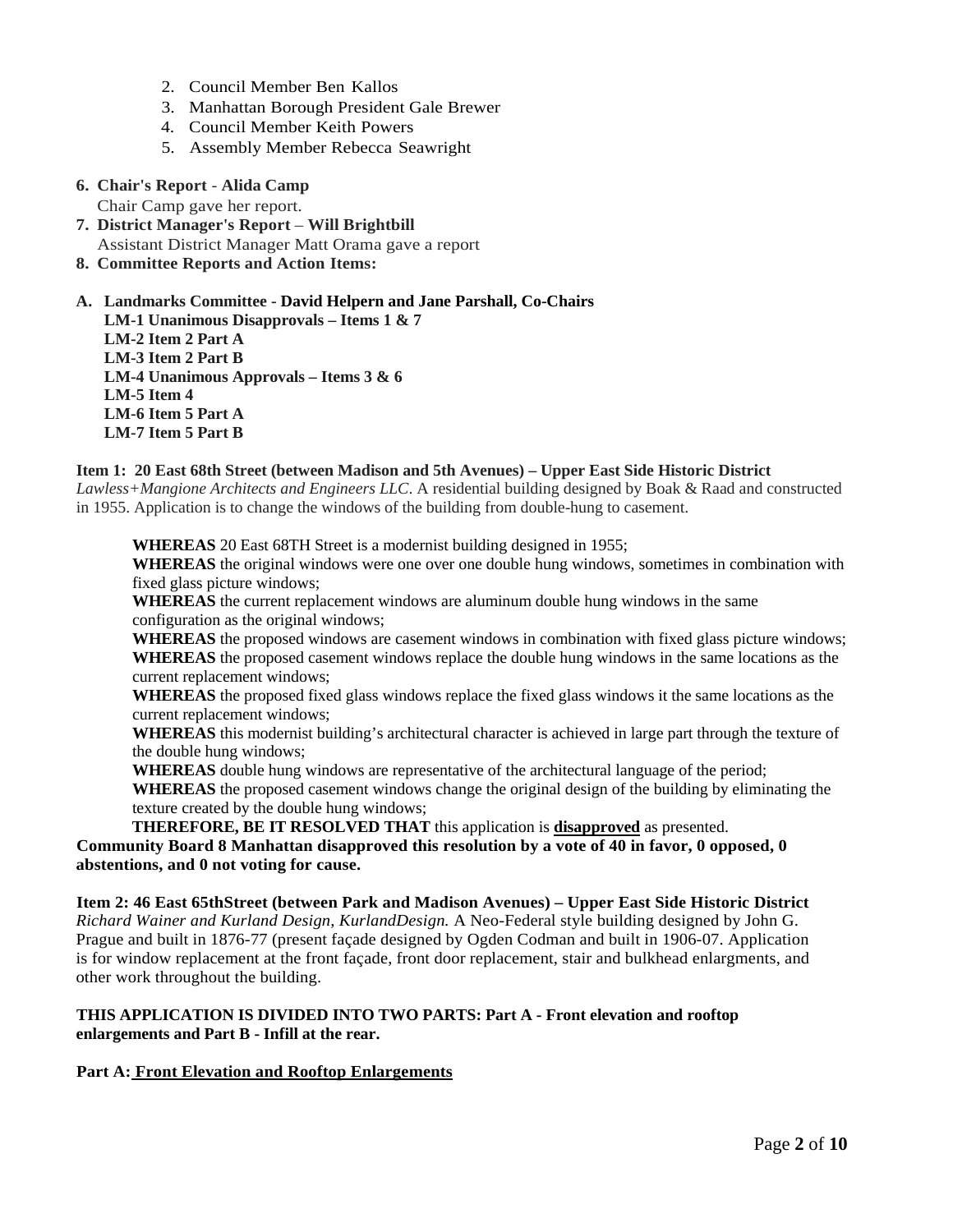**WHEREAS** 46 East 65th Street was a house designed in an unknown style by John G. Prague and constructed in 1876-77; the present facade in the new-Federal style was designed by Ogden Colman and constructed in 1906-1907;

**WHEREAS** 46 East 65th Street, originally built as a single-family home, is now a multi-family dwelling; **WHEREAS** at the front elevation, the applicant proposes to restore the existing wood front door;

**WHEREAS** at the front elevation, the applicant proposes new wood windows to match historic windows; there will be no change to the original front facade window openings;

**WHEREAS** the height of the existing house to the top of the 5th floor is now 60'2"; the existing 6th floor is 9' high;

**WHEREAS** the applicant proposes to add 1' to the top of the house by raising the roof so that the 6th floor will increase in height from 9' to 10' and the overall height of the house will be 70'2";

**WHEREAS** at the 6th floor, there is an 11'4"setback and at the existing bulkhead there is a 29'10" setback; **THEREFORE, BE IT RESOLVED THAT Part A** of this Application, the front elevation and the rooftop enlargements, are **approved** as presented.

**Community Board 8 Manhattan approved this resolution by a vote of 40 in favor, 0 opposed, 0 abstentions, and 0 not voting for cause.**

**Part B: Infill in the Rear**

**WHEREAS** 45 East 65th Street presents at the rear as L-shaped;

**WHEREAS** at the rear, the applicant proposes to add a series of balconies at the 2nd, 3rd, 4th and 5th floors; each balcony is to be 8' wide x approximately 27' deep;

**WHEREAS** at the ground level, the garden will remain;

**WHEREAS** the existing "L" is built out to the lot line; the balconies which present as infill and will extend to the lot line so that the lot coverage will now be 100%;

**WHEREAS** at the rear where the balconies are proposed, the pairs of windows on the south elevation will be replaced with a triple panel of French doors (two active and one passive) to provide access to the balconies at each floor. [N.B. the 6th floor will not have a balcony]; **WHEREAS** the windows on the west elevation will be replaced with wood double hung windows;

**WHEREAS** the applicant's proposed balconies will mean that the entire lot is built out;

**WHEREAS** the balconies are inappropriate and out of context within the historic district;

**THEREFORE, BE IT RESOLVED THAT** Part B of this Application, the infill at the rear, is **disapproved** as presented.

**Community Board 8 Manhattan disapproved this resolution by a vote of 39 in favor, 1 opposed, 0 abstentions, and 0 not voting for cause.**

**Item 3: 740 Madison Avenue (between East 64<sup>th</sup>and East 65<sup>th</sup>Street) – Upper East Side Historic District** *VLA Architects.* A Neo-Grec now Neo-French Renaissance style building designed by John G. Prague and built in 1879 (present façade designed by Mantle Fielding and built in 1901). Application is for a rooftop HVAC unit at the rear side of the building.

**WHEREAS** 740 Madison Avenue is five-story high Neo-French Renaissance style building; **WHEREAS** the building has a gable roof that is the equivalent of a sixth story; **WHEREAS** an HVAC unit is to be located on the north end of the building behind the roof structure; **WHEREAS** the HVAC unit is 15 feet high, just slightly higher than the gable roof structure; **WHEREAS**  the HVAC unit is not visible from Madison Avenue except obliquely through a gap above the second floor of 740 Madison Avenue between 740 Madison Avenue and the building to the north;

**THEREFORE, BE IT RESOLVED THAT this application is approved as presented. Community Board 8 Manhattan approved this resolution by a vote of 39 in favor, 0 opposed, 0 abstentions, and 0 not voting for cause.**

**Item 4: 822 Madison Avenue (between East 68thand East 69thStreets) – Upper East Side Historic District** *Jacqueline Peu-Duvallon Historic Preservation Consulting, LLC.* A Neo-Grec style building designed by Charles Buek & Co. and built in 1881-82. Application is for the installation of new glass at the storefront display window.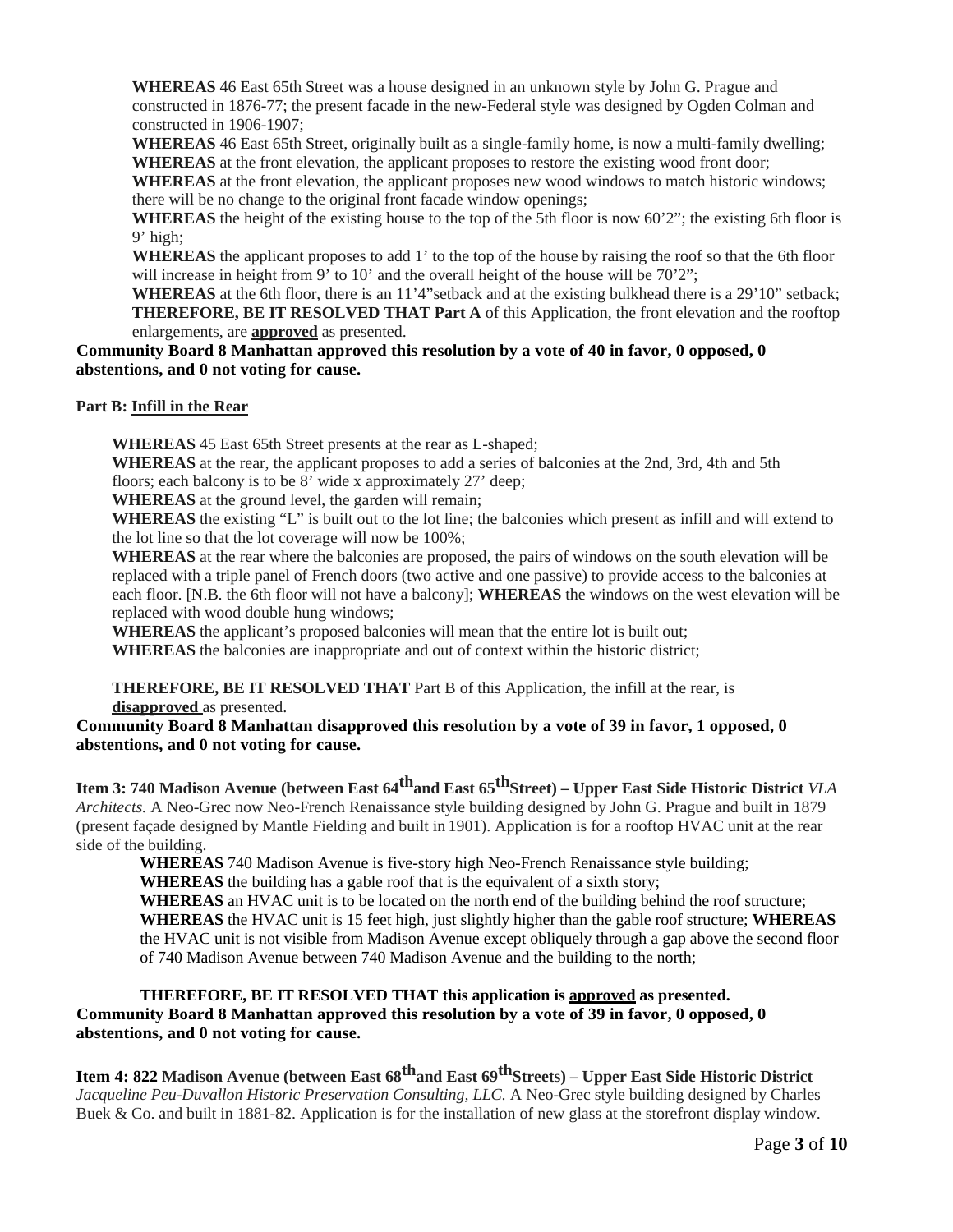**WHEREAS** 822 Madison Avenue is a new-Grec style building designed by Charles Buck & Co. and constructed in 1818-82;

**WHEREAS** the applicant's proposed new window design does not meet the Madison Avenue Storefront Master Plan;

**WHEREAS** the applicant's proposed new window would use the existing frame  $[11'4 1/4"$  wide x approximately 7' tall], but the glass within the frame would stand out from the front of the building; **WHEREAS** the proposed new window, perceived as a work of art, would present as concave from the outside of the retail space and convex from within the retail space, giving the appearance of a "fish eye";

**WHEREAS** a "fish eye" type window is clear when one is close to it and from a distance,

appears warped; **WHEREAS** the applicant's proposed new window, a sculptural piece of glass as opposed to a flat piece of glass, provides whimsy to the streetscape along Madison Avenue;

## **THEREFORE, BE IT RESOLVED THAT** this application is **approved** as presented. **Community Board 8 Manhattan approved this resolution by a vote of 38 in favor, 2 opposed, 0 abstentions, and 0 not voting for cause.**

**Item 5: 136 East 95th Street (Between Lexington and Park Avenues) – Expanded Carnegie Hill Historic District** *Christopher Teeter, metamechanics.* A Queen Anne style building designed by C. Abbott French & Co. and built in 1887-88. Application is for the renovation and redesign of the canopy, street frontage, and fence.

**WHEREAS** 136 East 95<sup>th</sup> Street is a Queen Anne style building set within a street within the historic district where the historic integrity of the street has been well maintained;

**WHEREAS** the applicant seeks to make the entrance steps less steep and to add three artifacts (found items) made of cast iron, all of which have a green patina;

**WHEREAS** the considerations with respect to the steps and the cast iron items are different, the review of this application has been divided into two parts:

## **Part A: Rebuilding of Entrance Steps**

**WHEREAS** the existing entrance steps descend to the main entrance door;

**WHEREAS** the existing entrance steps are steep;

**WHEREAS** the existing entrance steps are made of concrete;

**WHEREAS** the existing steps will be reconfigured to add one riser and to make the steps gentler; **WHEREAS** the new steps will be made of brick to match the brick color of the brick on the house;

**THEREFORE, BE IT RESOLVED THAT** Part A of the Application is **approved** as presented**. Community Board 8 Manhattan approved this resolution by a vote of 39 in favor, 1 opposed, 0 abstentions, and 0 not voting for cause.**

# **Part B: Installation of Cast Iron Artifacts**

**WHEREAS** two cast iron hitching posts with horse heads are to be placed at the corners of the property defined by the front and side lot lines;

**WHEREAS** a decorative cast iron bench is to be set against the front wall in the entrance areaway; **WHEREAS** a cast iron frame made of cast iron bars is to be made into a canopy;

**WHEREAS** a cast iron eagle is attached to the top of the front bar of the cast iron frame; **WHEREAS**  these cast-iron elements are not contextual and appropriate within the historic district;

**THEREFORE, BE IT RESOLVED THAT** Part B of the Application is **disapproved** as presented. **Community Board 8 Manhattan disapproved this resolution by a vote of 30 in favor, 8 opposed, 2 abstentions, and 0 not voting for cause.**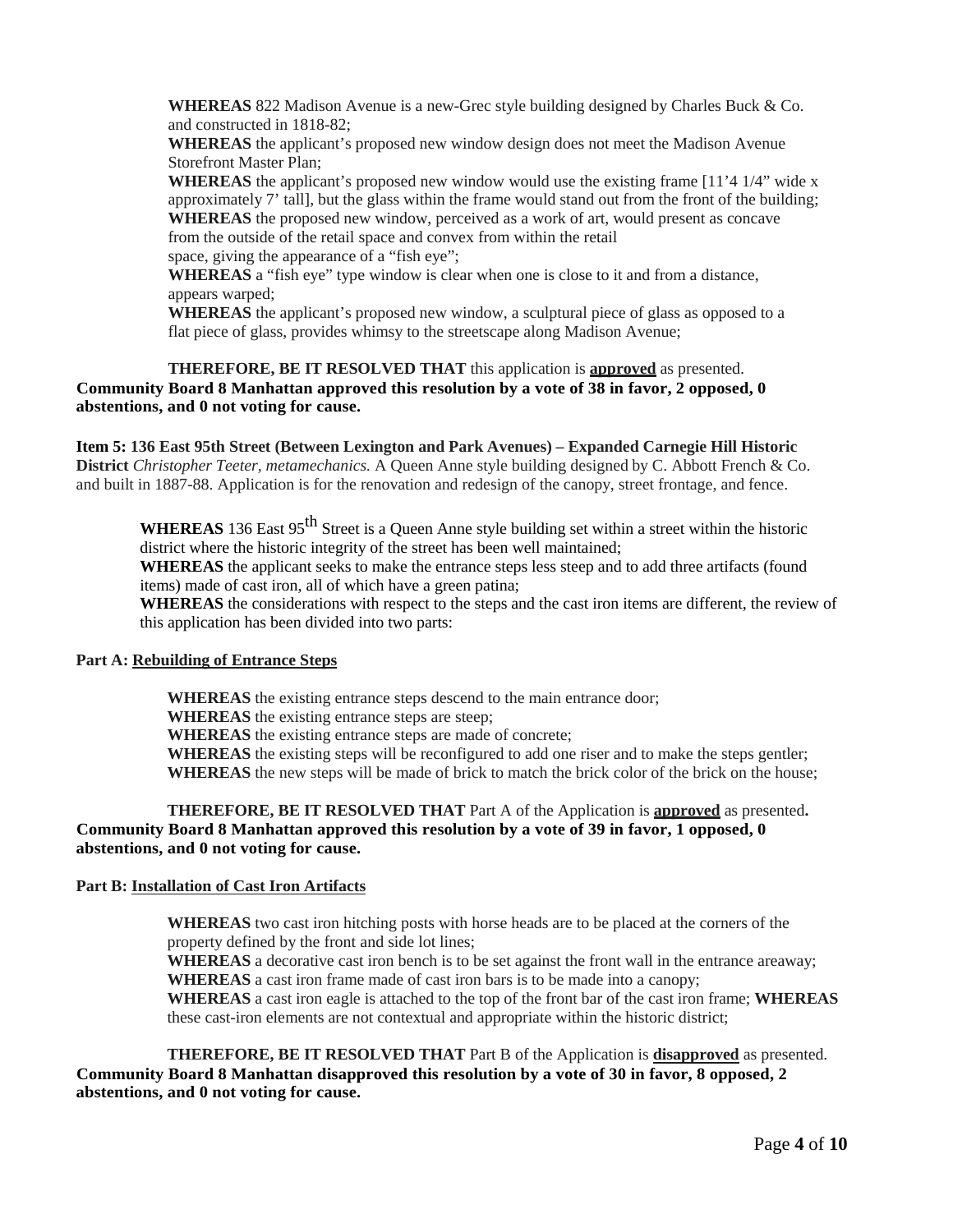**Item 6: 157 East 72nd Street (between 3rd and Lexington Avenues) – Upper East Side Historic District**  *Michael Notaro, MVN Architect LLC*. A Renaissance Revival style building designed by Rouse & Goldstone and built in 1923-24. Application is for a window replacement master plan.

> **WHEREAS** 157 East 72nd Street is a Renaissance Revival style building designed by Rouse & Goldstone and constructed in 1923-24;

**WHEREAS** the Landmarks Preservation Commission staff has approved the window replacement master plan which retains the uniform character of the replacement windows going forward — with the exception of the bathroom windows on the front elevation;

**WHEREAS** the original bathroom windows had frosted glazing; the applicant would like to keep the "frosted glazing/ texture obscured glazing" for the bathroom windows in the Master Plan;

**WHEREAS** there was concern at the Commission that the "frosted glazing/texture obscured glazing" would change the reflective character of the windows from the exterior;

**WHEREAS** the Commission would have preferred that the applicant use a kind of "stick on glazing" element (similar to contact paper) for the bathroom windows;

**WHEREAS** the applicant would like to use glazing with a "dew drop" texture as the official bathroom window replacement requirement instead of a "stick on" glazing element (applied on the inside of the window);

**WHEREAS** of the 123 bathroom windows in the building, 70 are on the front elevation; **WHEREAS** retaining the frosted glazing for the bathroom windows that was part of the historic design of the building in the window master plan is to be commended and is appropriate within the historic district;

# **THEREFORE, BE IT RESOLVED THAT** this application is **approved** as presented. **Community Board 8 Manhattan approved this resolution by a vote of 39 in favor, 0 opposed, 0 abstentions, and 0 not voting for cause.**

**Item 7: 160 East 70th Street (Between 2nd and 3rd Avenues) - Upper East Side Historic District** *Alan Berman, Architect PLLC* – An Italianate style residence with some neo-classical elements, designed by William McNamara and constructed in 1872-1874, present façade designed by Thomas Lehreche and constructed in 1961. Application is for a full redesign of the buildings' façade.

**WHEREAS** this building was one of four brownstone houses built in the Italianate style; **WHEREAS** the two townhouses to the west remain in the Italianate style; **WHEREAS** the house to the east has a white color, modern façade;

**WHEREAS** 160 East 70<sup>th</sup> Street was changed from an Italianate style to a Neo-Classical style with a modern top with one large opening with four windows;

**WHEREAS** the areaway in front of the main entrance is to be extended 6'-2" beyond the property line onto the sidewalk to match the areaway of the house to the west, thereby narrowing the sidewalk **WHEREAS** the areaway is to continue the use of the bluestone sidewalk slabs with bluestone pavers;

**WHEREAS** the house to the west has its original stoop and areaway and, therefore a justification for the original narrowing the sidewalk;

**WHEREAS** the applicant proposes to replace the brownstone façade with a limestone façade; **WHEREAS** the limestone façade has a Neo-Classical character in the stone but a contemporary character in the windows;

**WHEREAS** on the ground floor, the limestone is designed as a rusticated base;

**WHEREAS** the rusticated limestone base of the building has a has a first course of granite;

**WHEREAS** on the ground floor, the entrance door has been centered with a window either side; **WHEREAS** on the second and third floors, the three window openings have been replaced with two

large openings with four wood and glass doors opening onto a balcony with a decorative wrought iron railing and on the third floor with four wood and glass casement windows opening behind a decorative wrought iron railing;

**WHEREAS** on the second and third floors the windows are organized with a pair of windows in the center and windows on either side;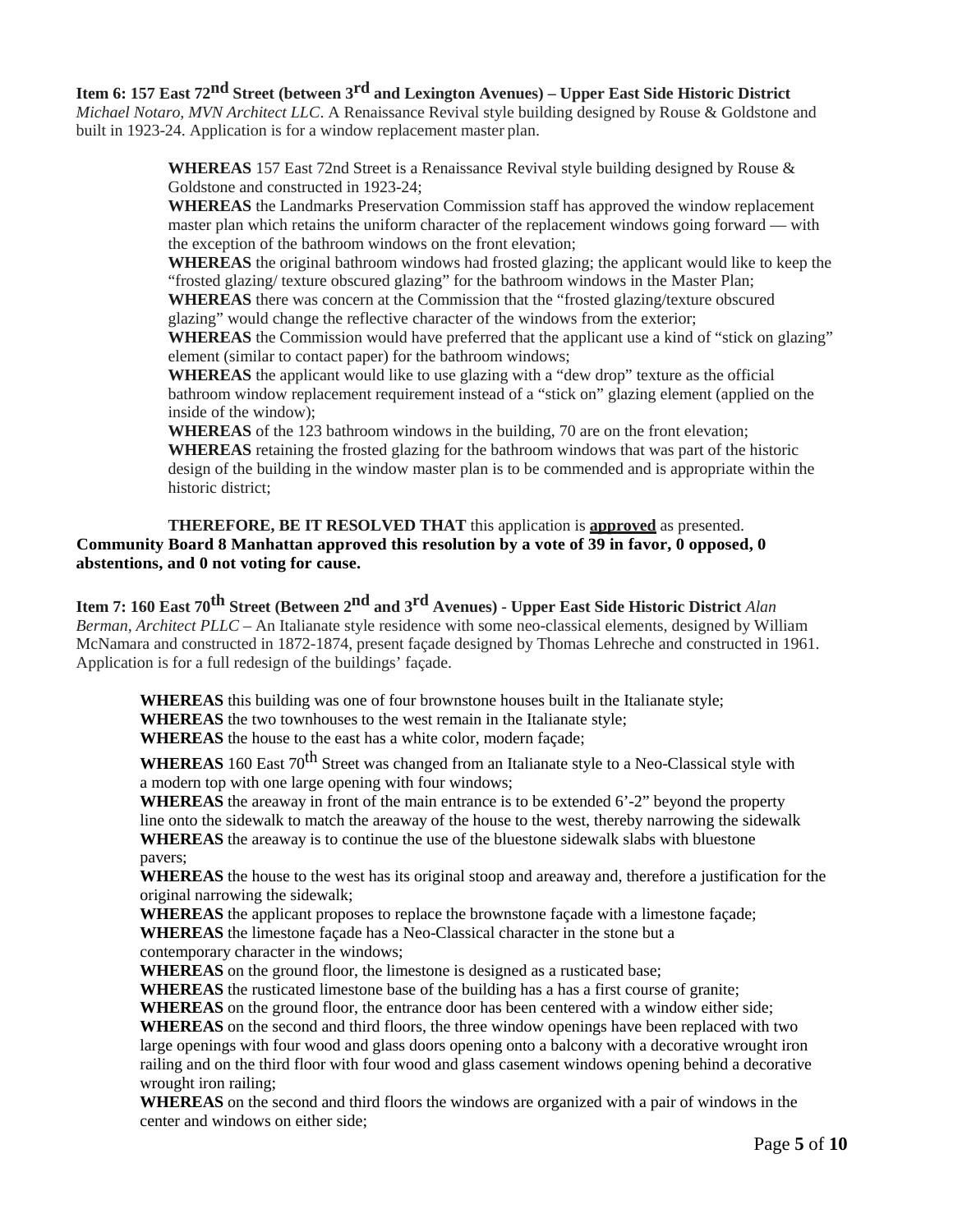**WHEREAS** on the fourth and fifth floors, the original openings have been elongated with a pair of casement windows in each opening;

**WHEREAS** all the windows have narrow limestone surrounds;

**WHEREAS** the top of the sheet metal cornice matches the height of the building to the west;

**WHEREAS** the areaway narrows the sidewalk on a busy pedestrian street;

**WHEREAS** the building appears to be a composite of two styles with a Neo-Classical character in the limestone and a Modernist character in the windows;

**WHEREAS** the change from brownstone to limestone changes the character of the street in that one third of the brownstone massing has been lost when 160 is converted to limestone;

**WHEREAS** each element of the building is carefully conceived but, as a composition, not contextual and appropriate within the historic district;

## **THEREFORE, BE IT RESOLVED THAT** this application is **disapproved** as presented.

**Community Board 8 Manhattan disapproved this resolution by a vote of 40 in favor, 0 opposed, 0 abstentions, and 0 not voting for cause.**

## **B. Transportation Committee - David Helpern and Jane Parshall, Co-Chairs TR-1: Item 1**

## **Item 1: Presentation regarding a sidewalk proposal along 2 East End Avenue**

Representatives from 2 East End Avenue presented their proposal to use the "landmarks grey" color for their sidewalk replacement project. They are seeking approval from CB8 as they seek approval from the Public Design Commission on the proposal. The same color is used for sidewalks at some neighboring buildings.

**WHEREAS,** The Board of 2 East End Avenue is seeking approval of the Public Design Commission for a sidewalk replacement project in which the color of the sidewalk would be "landmarks grey"; and **WHEREAS**, the landmarks grey color would be consistent with the color of the sidewalk at some neighboring buildings;

**THEREFORE, BE IT RESOLVED,** that Community Board 8 Manhattan **supports** the application of 2 East End Avenue to the Public Design Commission to permit the sidewalk color to be landmarks grey. **Community Board 8 Manhattan approved this resolution by a vote of 40 in favor, 0 opposed, 0 abstentions, and 0 not voting for cause.**

# **C. Census Taskforce – Loraine Brown, Chair CTF-1: Item 1**

**Item 1: Resolution in Support of 2020 Census**

**WHEREAS** the United States Constitution requires a count be conducted every 10 years of all persons in the country;

**WHEREAS** the Census serves to gather demographic information which in turn dictates how \$685 billion in federal funding is allocated to state and local governments for a variety of services including, but not limited to, housing, education, and healthcare;

**WHEREAS** the Census also guides federal, state, and local redistricting;

**WHEREAS** a fully funded Census that respects the safeguards in place to protect the personal information gathered, is paramount to getting an accurate count;

**WHEREAS** the rationale for adding a citizenship question has been decided by the U.S. Supreme Court as "contrived" but challenged by the Trump Administration;

**WHEREAS** the inclusion of this citizenship question would only serve to scare and disenfranchise communities from participating in the Census, eroding the accuracy of the count;

**WHEREAS** the 2010 Census experienced an undercount, without a citizenship question, making the inclusion of this potential question increasingly problematic for an accurate count in the 2020 Census;

**WHEREAS** the funding allocated for the 2020 Census is grossly insufficient to handle the needs of the count and will therefore affect its validity;

**WHEREAS** New York Counts 2020 is a statewide coalition dedicated to ensuring a full and fair count throughout the state, especially for hard-to-count and marginalized communities;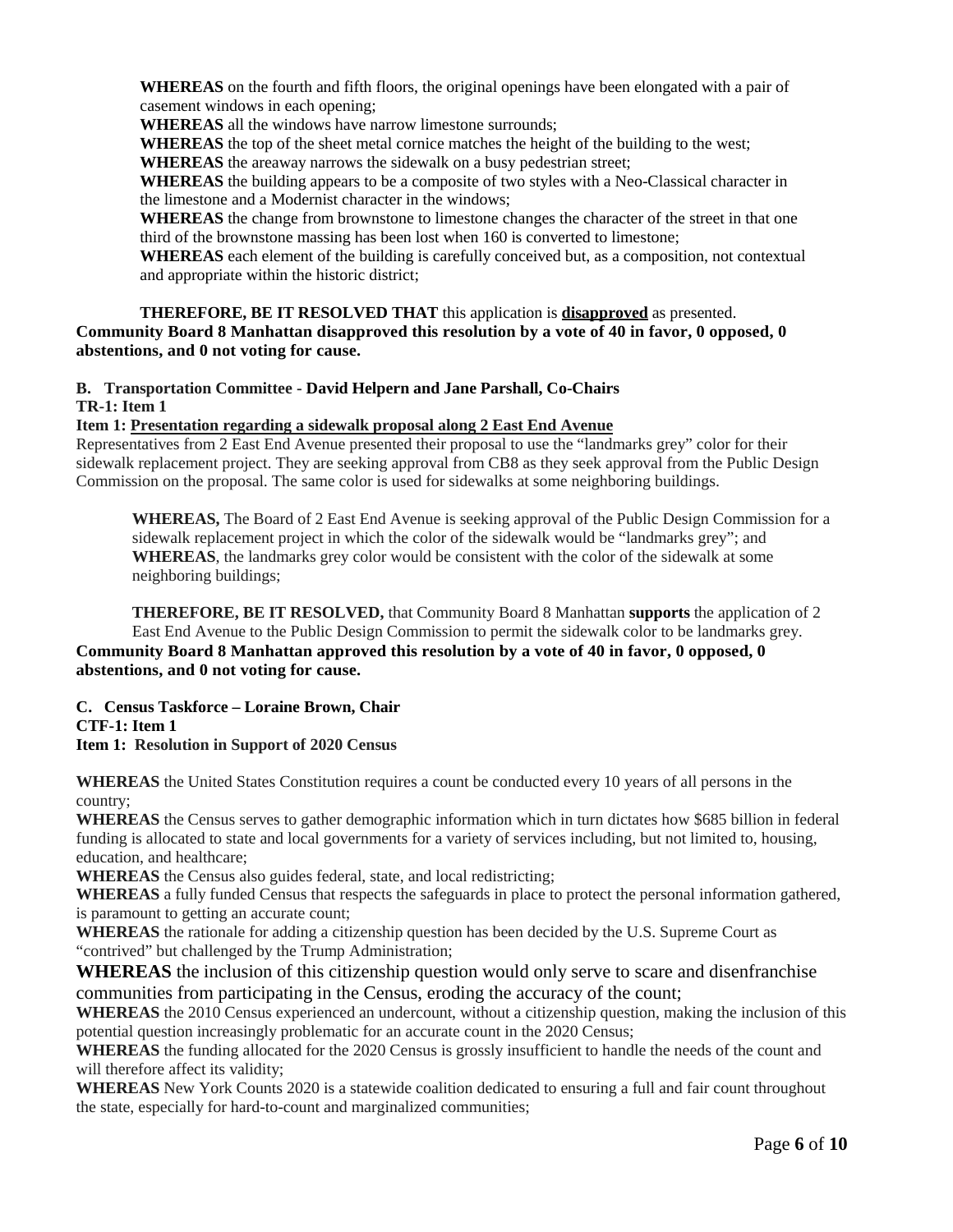**WHEREAS** New York Counts 2020 was an integral part of securing \$20 million in additional funding from New York State for Census outreach and education;

**WHEREAS** it is imperative Community Board 8 get a correct count of individuals living in the district to ensure our neighborhood receives the federal dollars it and its constituents needs;

**THEREFORE BE IT RESOLVED** Community Board 8 will:

- become a member of the New York Counts 2020 coalition.
- oppose the inclusion of a citizenship question in the 2020 Census,
- urge New York City & New York State to allocate additional funding for the 2020 Census to aide in an accurate count.

## **Community Board 8 Manhattan approved this resolution by a vote of 38 in favor, 1 opposed, 1 abstentions, and 0 not voting for cause.**

- **D. Street Life Committee – Abraham Salcedo**
- **SL-1: All unanimous (SL-1a-4b)**
- **SL-Item A: Unanimous**
- **SL-Item B: Unanimous**
- **1) New Applications to the Department of Consumer Affairs and/or Department of City Planning for a Sidewalk Cafe:**
	- **a) Eastside Barking Dog Inc, dba Barking Dog, 1678 Third Avenue (Between 94th and 95th Street)** New Application for a Sidewalk Café – enclosed – 19 tables, 38 chairs

**WHEREAS** the applicant wishes to enclose the existing un-enclosed café **WHEREAS** the applicant has obtained all relevant permits **WHEREAS** this is a new application for a sidewalk cafe; and **WHEREAS** no one from the public objected; and **WHEREAS** the applicant has agreed to Community Board 8's stipulations concerning delivery bikes and bar crawls; therefore **BE IT RESOLVED** that the application is **APPROVED, subject to the stipulations above**.

## 2) **New Applications to the New York State Liquor Authority for Liquor Licenses:**

a) **116 E. 60 LLC, dba Pending, 116 E. 60th Street (Between Park and Lexington Avenue)** – New Application for a Liquor, Wine, Beer, and Cider License\*

**WHEREAS** this is a new application for a liquor, wine, beer and cider; and **WHEREAS** no one from the public objected; and **WHEREAS** the applicant has agreed to Community Board 8's stipulations concerning delivery bikes and bar crawls; therefore **BE IT RESOLVED** that the application is **APPROVED, subject to the stipulations above**.

**b) T. Mikolasko, dba TBD, 27 East 92nd Street (Between Madison and Fifth Avenue)** – New Application for a Wine, Beer, and Cider License

**WHEREAS** this is a new application for a wine, beer and cider; and **WHEREAS** no one from the public objected; and **WHEREAS** the applicant has agreed to Community Board 8's stipulations concerning delivery bikes and bar crawls; therefore **BE IT RESOLVED** that the application is **APPROVED, subject to the stipulations above**.

**c) Comedor de Este Superior LLC, dba Tacombi, 202 East 70th Street (Between Second and Third Avenue)** – New Application for a Liquor, Wine, Beer, and Cider License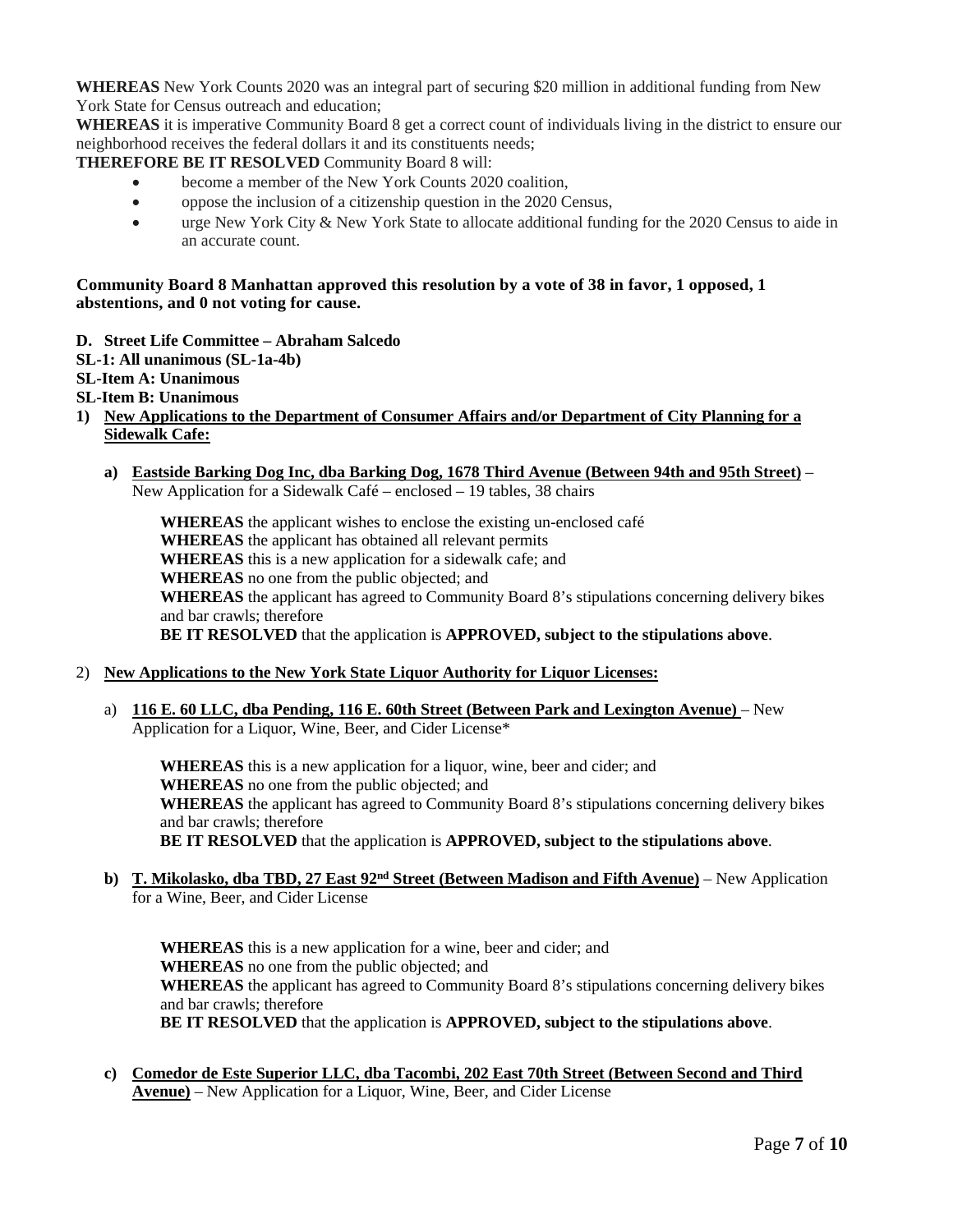**WHEREAS** this is a new application for a liquor, wine, beer and cider; and **WHEREAS** no one from the public objected; and **WHEREAS** the applicant has agreed to Community Board 8's stipulations concerning delivery bikes and bar crawls; therefore **BE IT RESOLVED** that the application is **APPROVED, subject to the stipulations above**.

**d) Skyrose Inc, dba Café Jardino, 1159 Third Avenue (Between 67th and 68th Street)** – New Application for a Wine, Beer, and Cider License\*

**WHEREAS** this is a new application for a wine, beer and cider; and **WHEREAS** no one from the public objected; and **WHEREAS** the applicant has agreed to Community Board 8's stipulations concerning delivery bikes and bar crawls; therefore **BE IT RESOLVED** that the application is **APPROVED, subject to the stipulations above.**

**e) Little Calf, LLC dba Pending, 129 East 60th Street Avenue (Between Park and Lexington Avenue)** – New Application for a Liquor, Wine, Beer, and Cider License

**WHEREAS** this is a new application for a liquor, wine, beer and cider; and **WHEREAS** no one from the public objected; and **WHEREAS** the applicant has agreed to Community Board 8's stipulations concerning delivery bikes and bar crawls; therefore **BE IT RESOLVED** that the application is **APPROVED, subject to the stipulations above**.

**f) Vicolina Restaurant Venture LLC, dba Vicolina, 1302 Madison Avenue (Between 92nd and 93rd Street)** – New Application for Liquor, Wine, Beer and Cider

**WHEREAS** this is a new application for a liquor, wine, beer and cider; and **WHEREAS** no one from the public objected; and **WHEREAS** the applicant has agreed to Community Board 8's stipulations concerning delivery bikes and bar crawls; therefore **BE IT RESOLVED** that the application is **APPROVED, subject to the stipulations above**.

g) **East End Bar LLC, dba East End Bar and Grill, 1770 Second Avenue (Between 92nd and 93rd Street)** – New Application for Liquor, Wine, Beer and Cider

**WHEREAS** this is a new application for a liquor, wine, beer and cider; and **WHEREAS** no one from the public objected; and **WHEREAS** the applicant has agreed to Community Board 8's stipulations concerning delivery bikes and bar crawls; therefore **BE IT RESOLVED** that the application is **APPROVED, subject to the stipulations above**.

- **3) Corporate Change:**
	- **a) Plaza Athenee Hotel Co LTD, dba Hotel Liquor License, 37 East 64th Street (Between Madison and Park Avenue)** – Corporate Change

**WHEREAS** this is an application for a corporate change; and **WHEREAS** there were no other changes to the application **WHEREAS** no one from the public objected; and **WHEREAS** the applicant has agreed to Community Board 8's stipulations concerning delivery bikes and bar crawls; therefore **BE IT RESOLVED** that the application is **APPROVED, subject to the stipulations above**.

**4) Request for 30 Day Waiver:**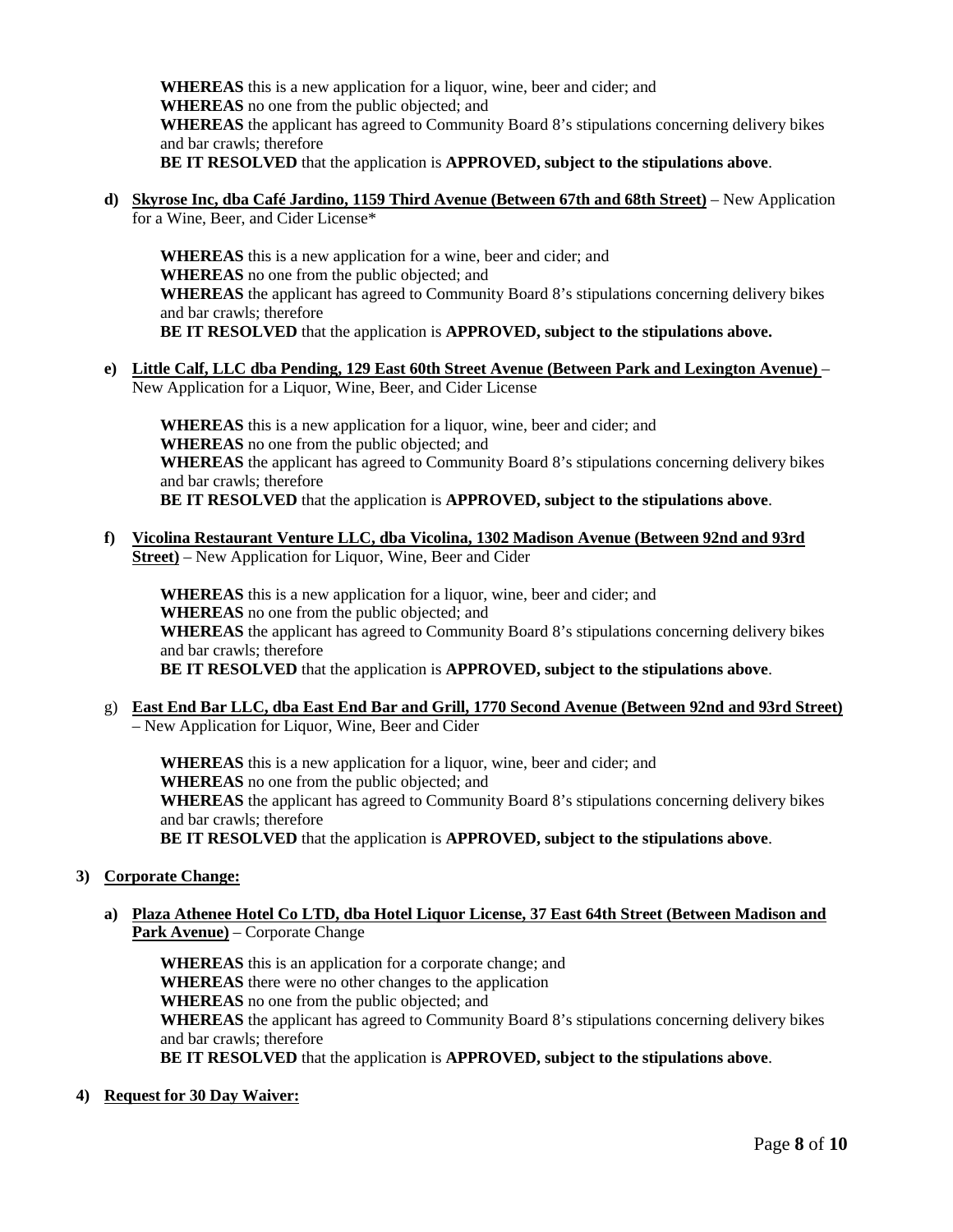## **a) Sistina Restaurant Inc, dba TBD, 24 east 81st Street (Between Madison and Fifth Avenue)** – Renewal Application for a Liquor, Wine, Beer, and Cider License

**WHEREAS** this is a renewal **WITH NO CHANGES WHEREAS** the applicant failed to notify relevant agencies **WHEREAS** this is a renewal application for a liquor, wine, beer and cider; and **WHEREAS** no one from the public objected; and **WHEREAS** the applicant has agreed to Community Board 8's stipulations concerning delivery bikes and bar crawls; therefore **BE IT RESOLVED** that the application is **APPROVED, subject to the stipulations above**.

## **b) Caravaggio Inc, TBD, 23 East 74th Street (Between Madison and Fifth Avenue)** – Renewal Application for a Liquor, Wine, Beer, and Cider License

**WHEREAS** this is a renewal WITH NO CHANGES **WHEREAS** the applicant failed to notify relevant agencies **WHEREAS** this is a renewal application for a liquor, wine, beer and cider; and **WHEREAS** no one from the public objected; and **WHEREAS** the applicant has agreed to Community Board 8's stipulations concerning delivery bikes and bar crawls; therefore **BE IT RESOLVED** that the application is **APPROVED, subject to the stipulations above**.

# **Community Board 8 Manhattan approved these resolutions by a vote of 40 in favor, 0 opposed, 0 abstentions, and 0 not voting for cause.**

**SL-Item A: 1490 Restaurant Corp, dba Doc Watsons, 1490 Second Avenue –** New Application for a Liquor, Wine, Beer, and Cider License

> **WHEREAS** this is a new application for a liquor, wine, beer and cider; and **WHEREAS** no one from the public objected; and **WHEREAS** the applicant has agreed to Community Board 8's stipulations concerning delivery bikes and bar crawls; therefore

**BE IT RESOLVED** that the application is **APPROVED, subject to the stipulations above**.

## **Community Board 8 Manhattan approved this resolution by a vote of 40 in favor, 0 opposed, 0 abstentions, and 0 not voting for cause.**

**SL-Item B: EMDC 2nd Ave Corp., dba Firenze Ristorante, 1555 Second Avenue -** Renewal Application for a Sidewalk Cafe -unenclosed -7 tables, 13 chairs

> **WHEREAS** the applicant wishes to enclose the existing un-enclosed cafe **WHEREAS** the applicant has obtained all relevant permits **WHEREAS** this is a new application for a sidewalk cafe; and **WHEREAS** no one from the public objected; and **WHEREAS** the applicant has agreed to Community Board S's stipulations concerning delivery bikes and bar crawls; therefore **BE IT RESOLVED** that the application is **APPROVED, subject to the stipulations above**.

**Community Board 8 Manhattan approved this resolution by a vote of 40 in favor, 0 opposed, 0 abstentions, and 0 not voting for cause.**

**E. Street Fairs Committee – Barbara Chocky and Wilma Johnson, Co-Chairs Unanimous Approval (SF-1 – items 1, 3, 4, 5, 6) Unanimous Disapproval (SF-2 – item 2)**

**1: The Town School's Town-Fest –** Full Street Closure at East 76th Street between York Avenue and the Dead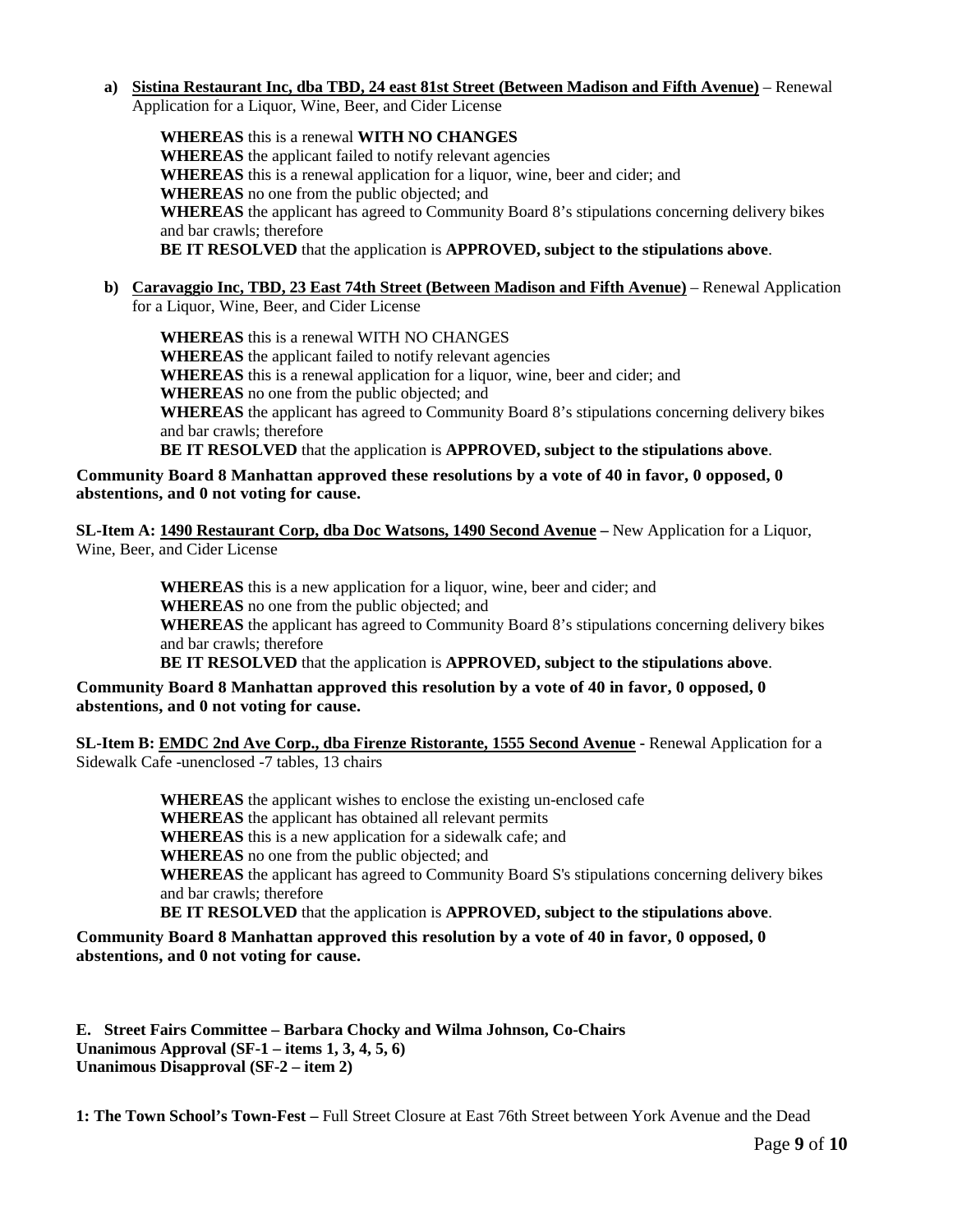End. Sunday, September 22nd, 2019 from 8:00 AM to 5:00 PM.

**Community Board 8 Manhattan approved this resolution by a vote of 40 in favor, 0 opposed, 0 abstentions, and 0 not voting for cause.**

**2: Herrera Fashion Show –** Full Street Closure at East 76th Street between Madison Avenue and Fifth Avenue. Sunday, September 8th, 2019 from 12 AM to Monday, September 9th, 2019 at 10 PM.

**Community Board 8 Manhattan disapproved this resolution by a vote of 39 in favor, 0 opposed, 0 abstentions, and 1 not voting for cause.**

**3: Ronald McDonald House New York Annual Block Party –** Full Street Closure at East 73rd Street between First Avenue and York Avenue. Saturday, September 21st, 2019 from 8:00 AM to 6:30 PM.

**Community Board 8 Manhattan approved this resolution by a vote of 40 in favor, 0 opposed, 0 abstentions, and 0 not voting for cause.**

**4: Indonesian Consulate General Street Festival –** Full Street Closure at East 68th Street between Madison Avenue and Fifth Avenue. Saturday, August 31st, 2019 from 8:00 AM to 8:00 PM.

**Community Board 8 Manhattan approved this resolution by a vote of 40 in favor, 0 opposed, 0 abstentions, and 0 not voting for cause.**

**5: St. James Church Homecoming Picnic –** Full Street Closure at East 71st Street between Madison Avenue and Park Avenue. Sunday, September 8th, 2019 from 9:00 AM to 3:00 PM.

**Community Board 8 Manhattan approved this resolution by a vote of 40 in favor, 0 opposed, 0 abstentions, and 0 not voting for cause.**

**6: The Brick Church School Fall Fair –** Full Street Closure at East 92nd Street between Madison Avenue and Park Avenue. Friday, October 18th, 2019 from 8:30 AM to 4:00 PM.

**Community Board 8 Manhattan approved this resolution by a vote of 40 in favor, 0 opposed, 0 abstentions, and 0 not voting for cause.**

**10. Old Business –** No old business was discussed.

**11. New Business –** No new business was discussed.

**The meeting was adjourned.**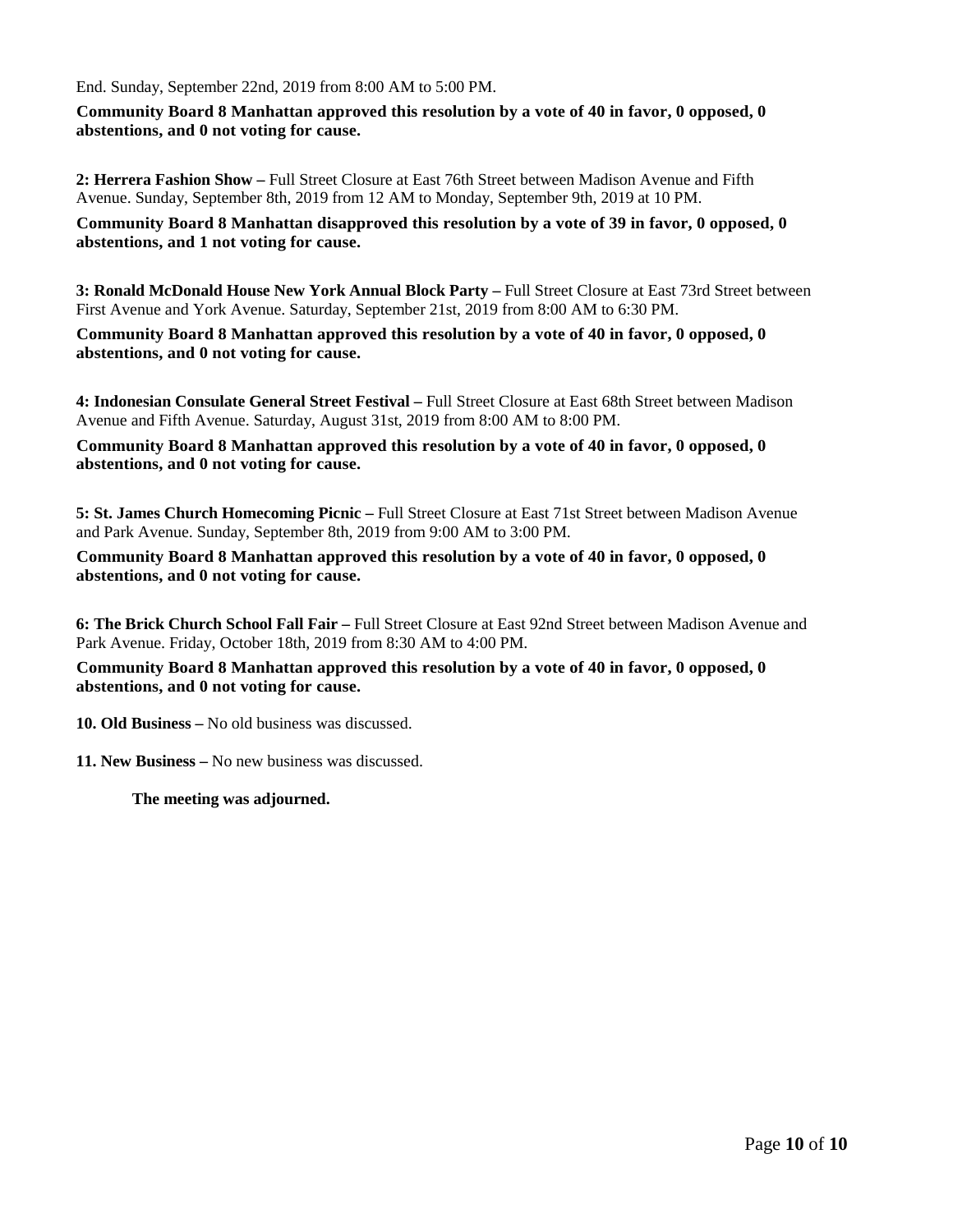| <b>Name</b>                     | $LM-1$                  | $LM-2$                  | $LM-3$                  | $LM-4$                  | $LM-5$                  | $LM-6$                  | $LM-7$                  | <b>TR-1</b>             | $CTF-1$                 | $SL-1$                  |
|---------------------------------|-------------------------|-------------------------|-------------------------|-------------------------|-------------------------|-------------------------|-------------------------|-------------------------|-------------------------|-------------------------|
| <b>ABENSHON,</b>                | $\mathbf Y$             | $\mathbf Y$             | Y                       | $\mathbf Y$             | $\mathbf Y$             | $\mathbf Y$             | $\mathbf Y$             | $\mathbf Y$             | $\mathbf Y$             | $\mathbf{Y}$            |
| <b>ALEXANDRIA</b>               |                         |                         |                         |                         |                         |                         |                         |                         |                         |                         |
| <b>ARONSON, VANESSA</b>         | $\mathbf Y$             | $\mathbf Y$             | $\mathbf Y$             | $\mathbf Y$             | $\overline{\mathbf{Y}}$ | $\mathbf Y$             | $\mathbf N$             | $\overline{\mathbf{Y}}$ | $\overline{\mathbf{Y}}$ | $\mathbf Y$             |
| <b>ASHBY, ELIZABETH</b>         | $\overline{\mathbf{Y}}$ | $\overline{\mathbf{Y}}$ | $\overline{\mathbf{Y}}$ | $\mathbf Y$             | $\overline{\mathbf{Y}}$ | Y                       | $\overline{\mathbf{Y}}$ | $\mathbf Y$             | $\mathbf Y$             | $\mathbf{Y}$            |
| <b>BARON, P. GAYLE</b>          | $\mathbf Y$             | Y                       | $\mathbf{Y}$            | $\mathbf Y$             | $\mathbf N$             | $\mathbf Y$             | $\mathbf{Y}$            | $\mathbf Y$             | $\mathbf Y$             | $\mathbf Y$             |
| <b>BARTON, LOWELL</b>           | $\overline{\mathbf{Y}}$ | $\overline{\mathbf{Y}}$ | $\overline{\mathbf{Y}}$ | $\mathbf Y$             | $\overline{\mathbf{Y}}$ | $\overline{\mathbf{Y}}$ | $\overline{\mathbf{Y}}$ | $\overline{\mathbf{Y}}$ | $\overline{\mathbf{Y}}$ | $\overline{\mathbf{Y}}$ |
| <b>BIRNBAUM, MICHELE</b>        | $\overline{\mathbf{Y}}$ | $\overline{\mathbf{Y}}$ | $\overline{\mathbf{Y}}$ | $\overline{\mathbf{Y}}$ | $\overline{\bf N}$      | ${\bf N}$               | $\overline{\mathbf{Y}}$ | $\overline{\mathbf{Y}}$ | $\overline{\mathbf{N}}$ | $\overline{\mathbf{Y}}$ |
| <b>BORES, LORI ANN</b>          | $\overline{\mathbf{Y}}$ | $\overline{Y}$          | $\overline{Y}$          | $\overline{\mathbf{Y}}$ | $\overline{\mathbf{Y}}$ | $\overline{\mathbf{Y}}$ | $\overline{\mathbf{Y}}$ | $\overline{\mathbf{Y}}$ | $\overline{\mathbf{Y}}$ | $\overline{\mathbf{Y}}$ |
| <b>BROWN, LORAINE</b>           | $\overline{\mathbf{Y}}$ | $\overline{Y}$          | $\overline{Y}$          | $\overline{\mathbf{Y}}$ | $\overline{\mathbf{Y}}$ | $\mathbf Y$             | $\overline{\bf N}$      | $\overline{\mathbf{Y}}$ | $\overline{\mathbf{Y}}$ | $\overline{\mathbf{Y}}$ |
| <b>CAMP, ALIDA</b>              | $\mathbf Y$             | $\mathbf Y$             | $\mathbf Y$             | $\mathbf Y$             | $\overline{\mathbf{Y}}$ | $\mathbf Y$             | $\mathbf Y$             | $\mathbf Y$             | $\mathbf Y$             | $\mathbf Y$             |
| <b>CHOCKY, BARBARA</b>          | $\overline{\mathbf{Y}}$ | $\overline{\mathbf{Y}}$ | $\overline{\mathbf{Y}}$ | $\mathbf Y$             | $\overline{\mathbf{Y}}$ | $\overline{\mathbf{Y}}$ | $\overline{\mathbf{Y}}$ | $\overline{\mathbf{Y}}$ | $\overline{\mathbf{Y}}$ | $\overline{\mathbf{Y}}$ |
| <b>CHU, SARAH</b>               | $\overline{\mathbf{Y}}$ | $\overline{\mathbf{Y}}$ | $\overline{Y}$          | $\mathbf Y$             | $\overline{\mathbf{Y}}$ | $\overline{\mathbf{Y}}$ | $\overline{\mathbf{Y}}$ | $\overline{\mathbf{Y}}$ | $\overline{Y}$          | $\overline{Y}$          |
| <b>COHN, ANTHONY</b>            | $\overline{\mathbf{Y}}$ | $\overline{\mathbf{Y}}$ | $\overline{\mathbf{Y}}$ | $\mathbf Y$             | $\overline{\mathbf{Y}}$ | $\overline{\mathbf{Y}}$ | $\overline{\mathbf{Y}}$ | $\overline{\mathbf{Y}}$ | $\overline{\mathbf{Y}}$ | $\overline{\mathbf{Y}}$ |
| DANGOOR, REBECCA                | $\mathbf Y$             | $\mathbf Y$             | Y                       | $\mathbf Y$             | $\mathbf Y$             | $\mathbf Y$             | $\mathbf Y$             | $\mathbf Y$             | $\mathbf Y$             | $\mathbf Y$             |
| FREELAND, BILL                  |                         |                         |                         |                         |                         |                         |                         |                         |                         |                         |
| HARTZOG, EDWARD                 | $\mathbf Y$             | $\mathbf Y$             | $\mathbf Y$             | $\mathbf Y$             | $\mathbf Y$             | $\mathbf Y$             | $\mathbf{A}$            | $\mathbf{Y}$            | $\mathbf{Y}$            | $\mathbf{Y}$            |
| HELPERN, DAVID P.               | $\overline{\mathbf{Y}}$ | $\overline{\mathbf{Y}}$ | $\overline{\mathbf{Y}}$ | $\mathbf Y$             | $\overline{\mathbf{Y}}$ | $\overline{\mathbf{Y}}$ | $\overline{\mathbf{Y}}$ | $\overline{\mathbf{Y}}$ | $\overline{\mathbf{Y}}$ | $\overline{\mathbf{Y}}$ |
| <b>HIGGINS, PAUL</b>            | $\overline{\mathbf{Y}}$ | $\overline{\mathbf{Y}}$ | $\overline{\mathbf{Y}}$ | $\mathbf Y$             | $\overline{\mathbf{Y}}$ | $\mathbf Y$             | ${\bf N}$               | $\overline{\mathbf{Y}}$ | $\overline{\mathbf{Y}}$ | $\overline{\mathbf{Y}}$ |
| <b>JAMES, SOPHIA</b>            | $\overline{\mathbf{Y}}$ | $\overline{\mathbf{Y}}$ | $\overline{\mathbf{Y}}$ | $\mathbf Y$             | $\overline{\mathbf{Y}}$ | $\mathbf Y$             | $\overline{\mathbf{Y}}$ | $\overline{\mathbf{Y}}$ | $\overline{\mathbf{Y}}$ | $\overline{\mathbf{Y}}$ |
| <b>JOHNSON, LORRAINE</b>        |                         |                         |                         |                         |                         |                         |                         |                         |                         |                         |
| <b>KING, CECELIA</b>            | $\overline{\mathbf{Y}}$ | $\overline{\mathbf{Y}}$ | $\overline{\mathbf{Y}}$ | $\overline{\mathbf{Y}}$ | $\overline{\mathbf{Y}}$ | $\overline{\mathbf{Y}}$ | $\overline{\mathbf{Y}}$ | $\overline{\mathbf{Y}}$ | $\overline{\mathbf{Y}}$ | $\overline{Y}$          |
| KIRSCHENBAUM,<br><b>GREGORY</b> | $\overline{\mathbf{Y}}$ | $\overline{\mathbf{Y}}$ | $\overline{\mathbf{Y}}$ | $\overline{\mathbf{Y}}$ | $\overline{\mathbf{Y}}$ | $\overline{\mathbf{Y}}$ | $\overline{\mathbf{Y}}$ | $\overline{\mathbf{Y}}$ | $\overline{\mathbf{Y}}$ | $\overline{\mathbf{Y}}$ |
| <b>LADER, CRAIG</b>             | $\overline{\mathbf{Y}}$ | $\overline{\mathbf{Y}}$ | $\overline{Y}$          | $\mathbf Y$             | $\overline{Y}$          | $\overline{Y}$          | $\overline{\mathbf{Y}}$ | $\overline{Y}$          | $\overline{\mathbf{Y}}$ | $\overline{Y}$          |
| <b>LAMORTE, REBECCA</b>         | $\overline{\mathbf{Y}}$ | $\overline{Y}$          | $\overline{\mathbf{Y}}$ | $\overline{\mathbf{Y}}$ | $\overline{\mathbf{Y}}$ | $\overline{\mathbf{Y}}$ | $\overline{\mathbf{Y}}$ | $\overline{\mathbf{Y}}$ | $\overline{\mathbf{Y}}$ | $\overline{\mathbf{Y}}$ |
| <b>MASON, VALERIE</b>           | $\overline{Y}$          | $\overline{\mathbf{Y}}$ | $\overline{\mathbf{Y}}$ | $\overline{\mathbf{Y}}$ | $\overline{\mathbf{Y}}$ | $\overline{\mathbf{Y}}$ | $\overline{\bf N}$      | $\overline{\mathbf{Y}}$ | $\overline{\mathbf{Y}}$ | $\overline{\mathbf{Y}}$ |
| MELLAMPHY, MICHAEL              |                         |                         |                         |                         |                         |                         |                         |                         |                         |                         |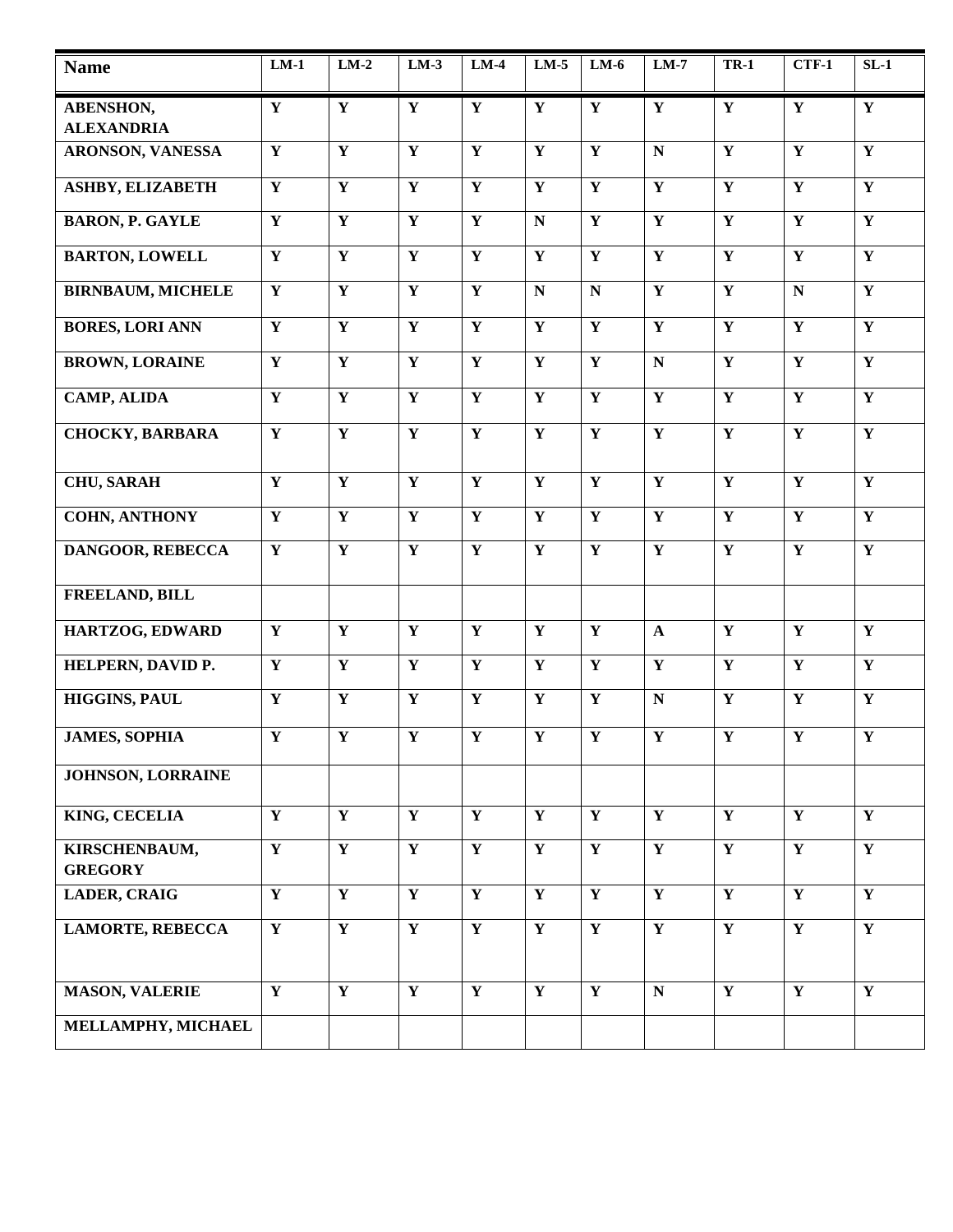| <b>Name</b>                       | $LM-1$                  | $LM-2$                  | $LM-3$                  | $LM-4$                  | $LM-5$                  | $LM-6$                  | $LM-7$                  | <b>TR-1</b>             | $CTF-1$                 | $SL-1$                  |
|-----------------------------------|-------------------------|-------------------------|-------------------------|-------------------------|-------------------------|-------------------------|-------------------------|-------------------------|-------------------------|-------------------------|
| <b>MORRIS, GREGORY</b>            | $\mathbf Y$             | $\mathbf Y$             | $\mathbf Y$             | $\mathbf Y$             | $\mathbf Y$             | $\mathbf Y$             | $\mathbf Y$             | $\mathbf Y$             | $\mathbf Y$             | $\mathbf Y$             |
| NEWMAN, DOROTHEA                  | $\mathbf Y$             | $\mathbf Y$             | $\overline{\mathbf{Y}}$ | $\mathbf Y$             | $\overline{\mathbf{Y}}$ | $\mathbf Y$             | $\overline{\mathbf{Y}}$ | $\overline{\mathbf{Y}}$ | $\overline{\mathbf{Y}}$ | $\overline{\mathbf{Y}}$ |
| PARSHALL, JANE                    | $\mathbf Y$             | ${\bf Y}$               | $\overline{\mathbf{Y}}$ | $\mathbf Y$             | $\mathbf Y$             | $\mathbf Y$             | ${\bf Y}$               | $\mathbf Y$             | $\mathbf Y$             | $\overline{\mathbf{Y}}$ |
| PATCH, PETER                      |                         |                         |                         |                         |                         |                         |                         |                         |                         |                         |
| POPE-MARSHALL,<br><b>SHARON</b>   | $\mathbf Y$             | $\mathbf Y$             | Y                       | $\mathbf Y$             | $\mathbf Y$             | $\mathbf Y$             | ${\bf N}$               | $\mathbf Y$             | $\mathbf Y$             | $\mathbf Y$             |
| POPPER, RITA                      | $\mathbf Y$             | ${\bf Y}$               | ${\bf Y}$               | $\mathbf Y$             | $\mathbf Y$             | $\mathbf Y$             | ${\bf Y}$               | $\mathbf Y$             | $\mathbf Y$             | ${\bf Y}$               |
| PRICE, MARGARET                   | $\mathbf Y$             | ${\bf Y}$               | ${\bf Y}$               | $\mathbf Y$             | $\mathbf Y$             | $\mathbf Y$             | $\mathbf Y$             | $\mathbf Y$             | $\mathbf Y$             | $\mathbf Y$             |
| <b>ROSENSTEIN, DAVID</b>          |                         |                         |                         |                         |                         |                         |                         |                         |                         |                         |
| <b>RUDDER, BARBARA</b>            |                         |                         |                         |                         |                         |                         |                         |                         |                         |                         |
| <b>SALCEDO, ABRAHAM</b>           | $\mathbf Y$             | $\overline{\mathbf{Y}}$ | $\overline{\mathbf{Y}}$ | $\mathbf Y$             | $\overline{\mathbf{Y}}$ | $\mathbf Y$             | ${\bf N}$               | $\overline{\mathbf{Y}}$ | $\overline{\mathbf{Y}}$ | $\overline{\mathbf{Y}}$ |
| <b>SANCHEZ, WILLIAM</b>           | $\mathbf Y$             | $\overline{\mathbf{Y}}$ | $\overline{\mathbf{Y}}$ |                         | $\mathbf Y$             | $\mathbf Y$             | $\overline{\mathbf{Y}}$ | $\overline{\mathbf{Y}}$ | $\overline{\mathbf{Y}}$ | $\overline{\mathbf{Y}}$ |
|                                   |                         |                         |                         |                         |                         |                         |                         |                         |                         |                         |
| <b>SCHNEIDER, M. BARRY</b>        | Y                       | $\overline{\mathbf{Y}}$ | $\overline{\mathbf{Y}}$ | $\mathbf Y$             | $\overline{\mathbf{Y}}$ | $\mathbf Y$             | $\overline{\mathbf{Y}}$ | $\overline{\mathbf{Y}}$ | $\overline{\mathbf{Y}}$ | $\overline{\mathbf{Y}}$ |
| SHIMAMURA, TRICIA                 | $\mathbf Y$             | $\mathbf Y$             | $\mathbf Y$             | $\mathbf Y$             | $\mathbf Y$             | $\mathbf Y$             | $\mathbf Y$             | $\mathbf Y$             | $\mathbf Y$             | $\mathbf Y$             |
| <b>SPAGNOLETTI, COS</b>           | $\mathbf Y$             | $\overline{\mathbf{Y}}$ | $\overline{\mathbf{Y}}$ | $\mathbf Y$             | $\overline{\mathbf{Y}}$ | $\mathbf Y$             | ${\bf N}$               | $\overline{\mathbf{Y}}$ | $\overline{\mathbf{Y}}$ | $\overline{\mathbf{Y}}$ |
| <b>SQUIRE, RUSSELL</b>            | $\mathbf Y$             | $\mathbf{Y}$            | $\mathbf{Y}$            | $\mathbf Y$             | $\mathbf Y$             | $\mathbf Y$             | ${\bf Y}$               | $\mathbf Y$             | $\mathbf Y$             | $\overline{\mathbf{Y}}$ |
| STRONG-SHINOZAKI,<br><b>LYNNE</b> |                         |                         |                         |                         |                         |                         |                         |                         |                         |                         |
| TAMAYO, MARCO                     | $\mathbf Y$             | ${\bf Y}$               | ${\bf Y}$               | $\mathbf Y$             | $\mathbf Y$             | $\mathbf Y$             | ${\bf N}$               | $\mathbf Y$             | $\mathbf Y$             | $\mathbf Y$             |
| TEITELBAUM, DEBRA                 | $\mathbf Y$             | $\mathbf Y$             | $\mathbf Y$             | $\mathbf Y$             | $\mathbf Y$             | $\mathbf Y$             | $\mathbf Y$             | $\mathbf Y$             | $\mathbf Y$             | $\mathbf Y$             |
| TEJO, CAROLINA                    | $\overline{\mathbf{Y}}$ | $\overline{\mathbf{Y}}$ | $\overline{\mathbf{Y}}$ | $\overline{\mathbf{Y}}$ | $\overline{\mathbf{Y}}$ | $\overline{\mathbf{Y}}$ | $\mathbf{A}$            | $\overline{\mathbf{Y}}$ | $\mathbf{A}$            | $\overline{\mathbf{Y}}$ |
| <b>THEVER, MEENA</b>              |                         |                         |                         |                         |                         |                         |                         |                         |                         |                         |
|                                   |                         |                         |                         |                         |                         |                         |                         |                         |                         |                         |
| <b>WALD, ADAM</b>                 | $\mathbf Y$             | $\mathbf Y$             | $\mathbf N$             | Y                       | $\overline{\mathbf{Y}}$ | $\overline{\mathbf{Y}}$ | $\overline{\mathbf{Y}}$ | $\overline{\mathbf{Y}}$ | $\overline{\mathbf{Y}}$ | $\overline{\mathbf{Y}}$ |
| <b>WALSH, ELAINE</b>              |                         |                         |                         |                         |                         |                         |                         |                         |                         |                         |
| <b>WARREN, CHARLES</b>            | $\mathbf{Y}$            | $\mathbf Y$             | $\mathbf Y$             | $\mathbf Y$             | $\mathbf Y$             | $\mathbf Y$             | $\mathbf Y$             | $\mathbf Y$             | $\mathbf Y$             | $\mathbf Y$             |
|                                   |                         |                         |                         |                         |                         |                         |                         |                         |                         |                         |
| <b>WEINER, SHARON</b>             | $\overline{\mathbf{Y}}$ | $\overline{\mathbf{Y}}$ | $\overline{\mathbf{Y}}$ | $\overline{\mathbf{Y}}$ | $\overline{\mathbf{Y}}$ | $\overline{\mathbf{Y}}$ | $\overline{\mathbf{Y}}$ | $\overline{\mathbf{Y}}$ | $\overline{\mathbf{Y}}$ | $\overline{\mathbf{Y}}$ |
| ZIMMERMAN, JACK                   |                         |                         |                         |                         |                         |                         |                         |                         |                         |                         |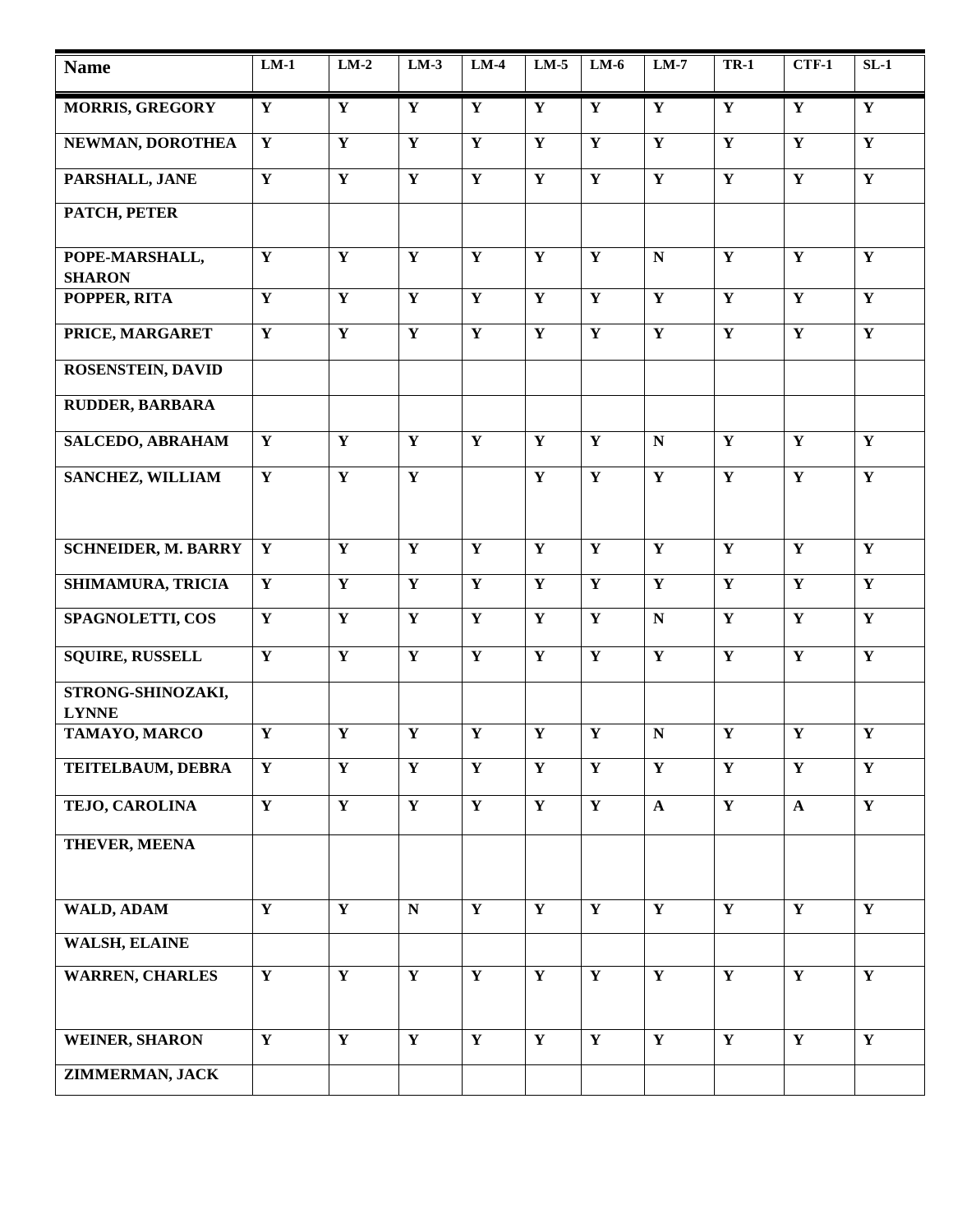| <b>Name</b>                     | $SL-2$                  | $SL-3$                  | $SF-1$                  | $SF-2$                  |  |  |  |
|---------------------------------|-------------------------|-------------------------|-------------------------|-------------------------|--|--|--|
| <b>ABENSHON,</b>                | $\mathbf Y$             | $\mathbf Y$             | $\mathbf Y$             | ${\bf Y}$               |  |  |  |
| <b>ALEXANDRIA</b>               |                         |                         |                         |                         |  |  |  |
| ARONSON, VANESSA                | $\overline{\mathbf{Y}}$ | $\overline{\mathbf{Y}}$ | $\overline{\mathbf{Y}}$ | $\overline{\mathbf{Y}}$ |  |  |  |
| <b>ASHBY, ELIZABETH</b>         | $\overline{\mathbf{Y}}$ | $\overline{\mathbf{Y}}$ | $\overline{\mathbf{Y}}$ | $\mathbf{Y}$            |  |  |  |
| <b>BARON, P. GAYLE</b>          | $\mathbf Y$             | $\mathbf Y$             | $\mathbf Y$             | $\mathbf Y$             |  |  |  |
| <b>BARTON, LOWELL</b>           | $\mathbf Y$             | $\mathbf Y$             | $\mathbf Y$             | $\mathbf Y$             |  |  |  |
| <b>BIRNBAUM, MICHELE</b>        | $\overline{\mathbf{Y}}$ | $\overline{\mathbf{Y}}$ | $\overline{\mathbf{Y}}$ | $\overline{\mathbf{Y}}$ |  |  |  |
| <b>BORES, LORI ANN</b>          | $\overline{\mathbf{Y}}$ | $\overline{\mathbf{Y}}$ | $\overline{\mathbf{Y}}$ | $\overline{\mathbf{Y}}$ |  |  |  |
| <b>BROWN, LORAINE</b>           | $\overline{\mathbf{Y}}$ | $\overline{\mathbf{Y}}$ |                         |                         |  |  |  |
| <b>CAMP, ALIDA</b>              | ${\bf Y}$               | $\mathbf Y$             | $\mathbf Y$             | $\mathbf Y$             |  |  |  |
| <b>CHOCKY, BARBARA</b>          | $\mathbf Y$             | $\overline{\mathbf{Y}}$ | $\overline{\mathbf{Y}}$ | $\overline{\mathbf{Y}}$ |  |  |  |
|                                 |                         |                         |                         |                         |  |  |  |
| <b>CHU, SARAH</b>               | $\mathbf Y$             | $\mathbf Y$             | $\mathbf Y$             | $\mathbf Y$             |  |  |  |
| <b>COHN, ANTHONY</b>            | $\mathbf Y$             | $\mathbf Y$             | $\mathbf Y$             | $\mathbf Y$             |  |  |  |
| <b>DANGOOR, REBECCA</b>         | $\overline{\mathbf{Y}}$ | $\overline{\mathbf{Y}}$ | $\overline{\mathbf{Y}}$ | $\overline{\mathbf{Y}}$ |  |  |  |
| FREELAND, BILL                  |                         |                         |                         |                         |  |  |  |
| HARTZOG, EDWARD                 | $\mathbf Y$             | $\mathbf Y$             | $\mathbf Y$             | $\mathbf Y$             |  |  |  |
| HELPERN, DAVID P.               | $\overline{\mathbf{Y}}$ | $\overline{\mathbf{Y}}$ | $\overline{\mathbf{Y}}$ | $\overline{\mathbf{Y}}$ |  |  |  |
| <b>HIGGINS, PAUL</b>            | $\overline{\mathbf{Y}}$ | $\overline{\mathbf{Y}}$ | $\overline{\mathbf{Y}}$ | $\mathbf Y$             |  |  |  |
| <b>JAMES, SOPHIA</b>            | $\mathbf Y$             | $\mathbf Y$             | $\mathbf Y$             | $\mathbf Y$             |  |  |  |
| <b>JOHNSON, WILMA</b>           |                         |                         |                         |                         |  |  |  |
| <b>KING, CECELIA</b>            | $\overline{\mathbf{Y}}$ | $\overline{\mathbf{Y}}$ | $\overline{\mathbf{Y}}$ | $\overline{\mathbf{Y}}$ |  |  |  |
| KIRSCHENBAUM,<br><b>GREGORY</b> | $\overline{\mathbf{Y}}$ | $\overline{\mathbf{Y}}$ | $\overline{\mathbf{Y}}$ | $\overline{\mathbf{Y}}$ |  |  |  |
| <b>LADER, CRAIG</b>             | $\mathbf{Y}$            | $\overline{\mathbf{Y}}$ | $\overline{\mathbf{Y}}$ | $\overline{\mathbf{Y}}$ |  |  |  |
| <b>LAMORTE, REBECCA</b>         | $\overline{\mathbf{Y}}$ | $\overline{\mathbf{Y}}$ | $\overline{\mathbf{Y}}$ | $\overline{\mathbf{Y}}$ |  |  |  |
|                                 |                         |                         |                         |                         |  |  |  |
| <b>MASON, VALERIE</b>           | $\overline{\mathbf{Y}}$ | $\overline{\mathbf{Y}}$ | $Y/$ #6<br><b>NVFC</b>  | $\overline{\mathbf{Y}}$ |  |  |  |
| MELLAMPHY, MICHAEL              |                         |                         |                         |                         |  |  |  |